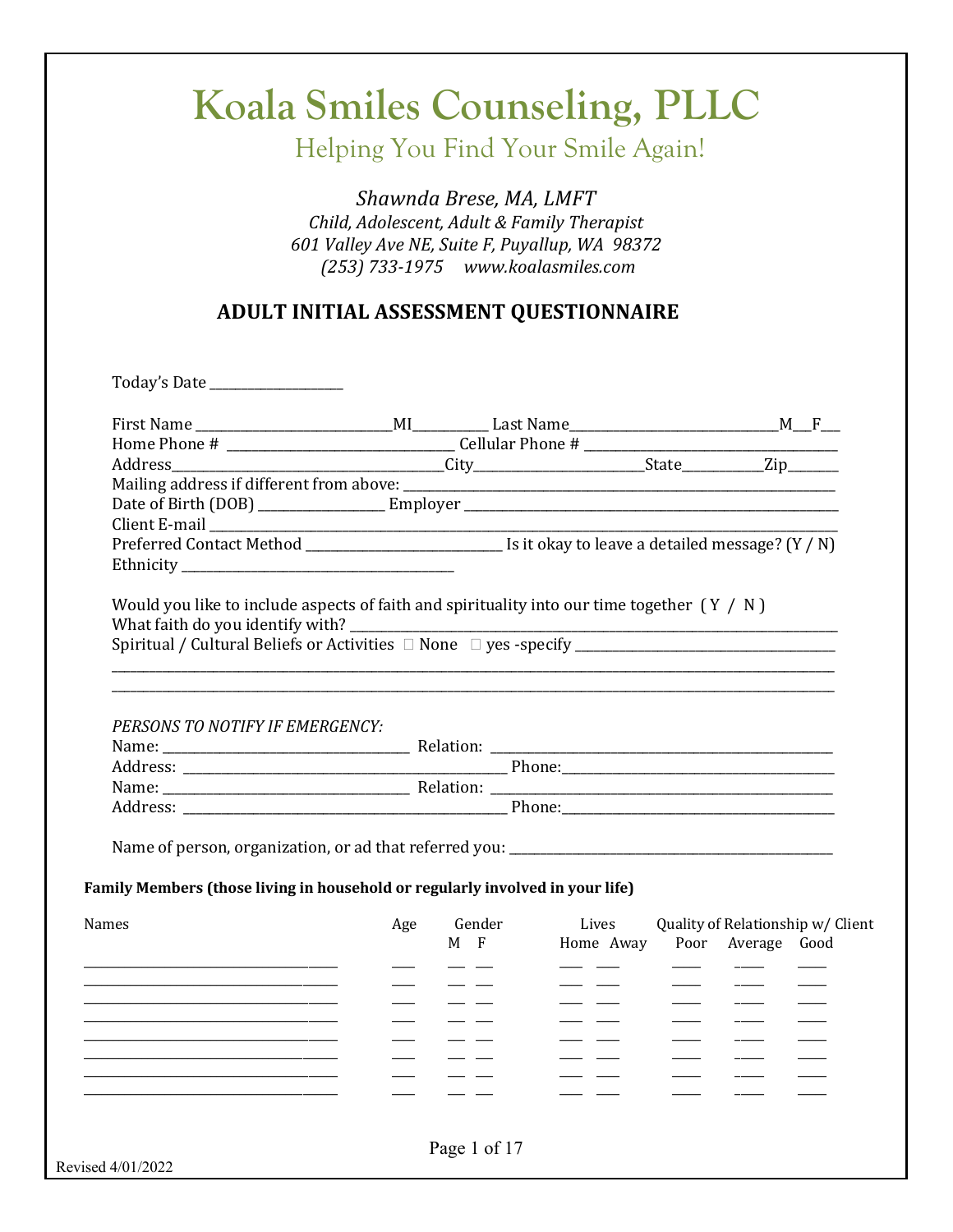|                       | How long have you had these concerns? $\Box$ less than 6 months $\Box$ 6 months or more                                                    |
|-----------------------|--------------------------------------------------------------------------------------------------------------------------------------------|
|                       | 2. List several goals for what you would like to achieve from counseling.                                                                  |
|                       |                                                                                                                                            |
|                       |                                                                                                                                            |
|                       | 3. Please describe any significant problems or stresses you are experiencing in the following                                              |
|                       | areas. Also list how long you've been bothered by each one.                                                                                |
|                       |                                                                                                                                            |
|                       |                                                                                                                                            |
|                       |                                                                                                                                            |
|                       |                                                                                                                                            |
|                       |                                                                                                                                            |
|                       |                                                                                                                                            |
|                       |                                                                                                                                            |
|                       |                                                                                                                                            |
|                       |                                                                                                                                            |
|                       | 4. How would your rate your use of alcohol or drugs?                                                                                       |
|                       |                                                                                                                                            |
|                       | 5. Are you concerned about your physical safety? Explain.                                                                                  |
|                       |                                                                                                                                            |
|                       | 6. Please rate the support or adequacy you feel in the following areas: (On a scale of 1 to 5, 1<br>being "terrific" and 5 being "lousy.") |
| <sub>__</sub> Housing | ____ Employment/work situation _____ Education                                                                                             |
|                       | ___ Relationships w/friends<br>Ability to care for yourself                                                                                |
|                       |                                                                                                                                            |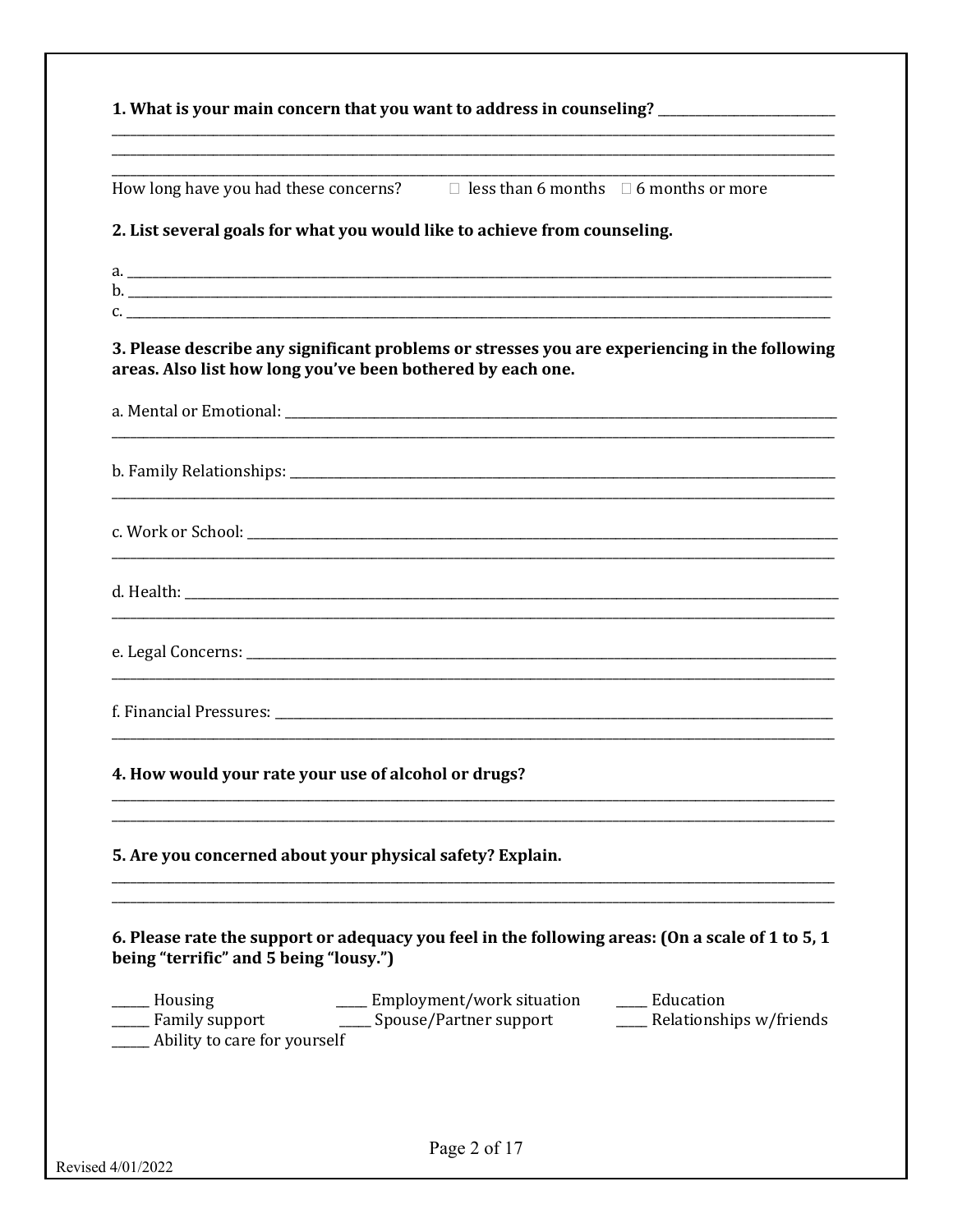7. Family History: Please check the following problems you know have occurred either with yourself or with your immediate family, the family you grew up in or other relatives.

- $\Box$  Substance Abuse
- $\Box$  Other addictions
- $\Box$  Sexual abuse (molestation, rape, incest)
- $\Box$  Physical abuse (hitting, beating, excess
- force)
- $\Box$  Mental illness
- □ Family "Secrets"
- $\Box$  Mental or emotional abuse
- □ Depression
- $\square$  Suicide or attempted suicide
- $\Box$  Infidelity
- $\Box$  Chronic lying
- $\square$  Children out of wedlock
- $\Box$  Divorce
- $\Box$  Other family dysfunction

#### **8.** List all medications you are taking, the dosages and what condition they are treating

| <b>Medication</b> | Condition | <b>Dosage</b> | <b>How Often</b> | <b>When Started</b> |
|-------------------|-----------|---------------|------------------|---------------------|
|                   |           |               |                  |                     |
|                   |           |               |                  |                     |
|                   |           |               |                  |                     |
|                   |           |               |                  |                     |
|                   |           |               |                  |                     |
|                   |           |               |                  |                     |
|                   |           |               |                  |                     |

**9.** Are you currently seeing a physician for an ongoing medical condition such as diabetes, thyroid disorder, cancer treatment etc.? If yes, then please explain/describe.

\_\_\_\_\_\_\_\_\_\_\_\_\_\_\_\_\_\_\_\_\_\_\_\_\_\_\_\_\_\_\_\_\_\_\_\_\_\_\_\_\_\_\_\_\_\_\_\_\_\_\_\_\_\_\_\_\_\_\_\_\_\_\_\_\_\_\_\_\_\_\_\_\_\_\_\_\_\_\_\_\_\_\_\_\_\_\_\_\_\_\_\_\_\_\_\_\_\_\_\_\_\_\_\_\_\_\_\_\_\_\_\_\_\_\_\_\_\_ \_\_\_\_\_\_\_\_\_\_\_\_\_\_\_\_\_\_\_\_\_\_\_\_\_\_\_\_\_\_\_\_\_\_\_\_\_\_\_\_\_\_\_\_\_\_\_\_\_\_\_\_\_\_\_\_\_\_\_\_\_\_\_\_\_\_\_\_\_\_\_\_\_\_\_\_\_\_\_\_\_\_\_\_\_\_\_\_\_\_\_\_\_\_\_\_\_\_\_\_\_\_\_\_\_\_\_\_\_\_\_\_\_\_\_\_\_\_

**10.** Any medical/relational patterns in your family (i.e., history of obesity, domestic violence, **infidelity, hoarding, etc.)** \_\_\_\_\_\_\_\_\_\_\_\_\_\_\_\_\_\_\_\_\_\_\_\_\_\_\_\_\_\_\_\_\_\_\_\_\_\_\_\_\_\_\_\_\_\_\_\_\_\_\_\_\_\_\_\_\_\_\_\_\_\_\_\_\_\_\_\_\_\_\_\_\_\_\_\_\_\_\_\_\_\_\_\_\_\_

\_\_\_\_\_\_\_\_\_\_\_\_\_\_\_\_\_\_\_\_\_\_\_\_\_\_\_\_\_\_\_\_\_\_\_\_\_\_\_\_\_\_\_\_\_\_\_\_\_\_\_\_\_\_\_\_\_\_\_\_\_\_\_\_\_\_\_\_\_\_\_\_\_\_\_\_\_\_\_\_\_\_\_\_\_\_\_\_\_\_\_\_\_\_\_\_\_\_\_\_\_\_\_\_\_\_\_\_\_\_\_\_\_\_\_\_\_\_

\_\_\_\_\_\_\_\_\_\_\_\_\_\_\_\_\_\_\_\_\_\_\_\_\_\_\_\_\_\_\_\_\_\_\_\_\_\_\_\_\_\_\_\_\_\_\_\_\_\_\_\_\_\_\_\_\_\_\_\_\_\_\_\_\_\_\_\_\_\_\_\_\_\_\_\_\_\_\_\_\_\_\_\_\_\_\_\_\_\_\_\_\_\_\_\_\_\_\_\_\_\_\_\_\_\_\_\_\_\_\_\_\_\_\_\_\_\_ \_\_\_\_\_\_\_\_\_\_\_\_\_\_\_\_\_\_\_\_\_\_\_\_\_\_\_\_\_\_\_\_\_\_\_\_\_\_\_\_\_\_\_\_\_\_\_\_\_\_\_\_\_\_\_\_\_\_\_\_\_\_\_\_\_\_\_\_\_\_\_\_\_\_\_\_\_\_\_\_\_\_\_\_\_\_\_\_\_\_\_\_\_\_\_\_\_\_\_\_\_\_\_\_\_\_\_\_\_\_\_\_\_\_\_\_\_\_\_\_\_\_\_

\_\_\_\_\_\_\_\_\_\_\_\_\_ \_\_\_\_\_\_\_\_\_\_\_\_\_\_\_\_\_\_\_\_\_\_\_\_\_\_\_\_\_\_\_\_\_\_\_\_\_\_\_\_\_\_\_\_\_\_\_\_\_\_\_\_\_\_\_\_\_\_\_\_\_\_\_\_\_\_\_\_\_\_\_\_\_\_\_\_\_\_\_\_\_\_\_\_\_\_\_\_\_\_\_\_\_\_\_\_\_\_\_ 

**11.** Have you been in therapy before?  $(Y/N)$ **If yes, when was the last time you saw a therapist?** \_\_\_\_\_\_\_ (date)

**12.** Have you found therapy to be helpful in the past? What worked and what didn't?

**13. How would you describe your sleep?**  $\blacksquare$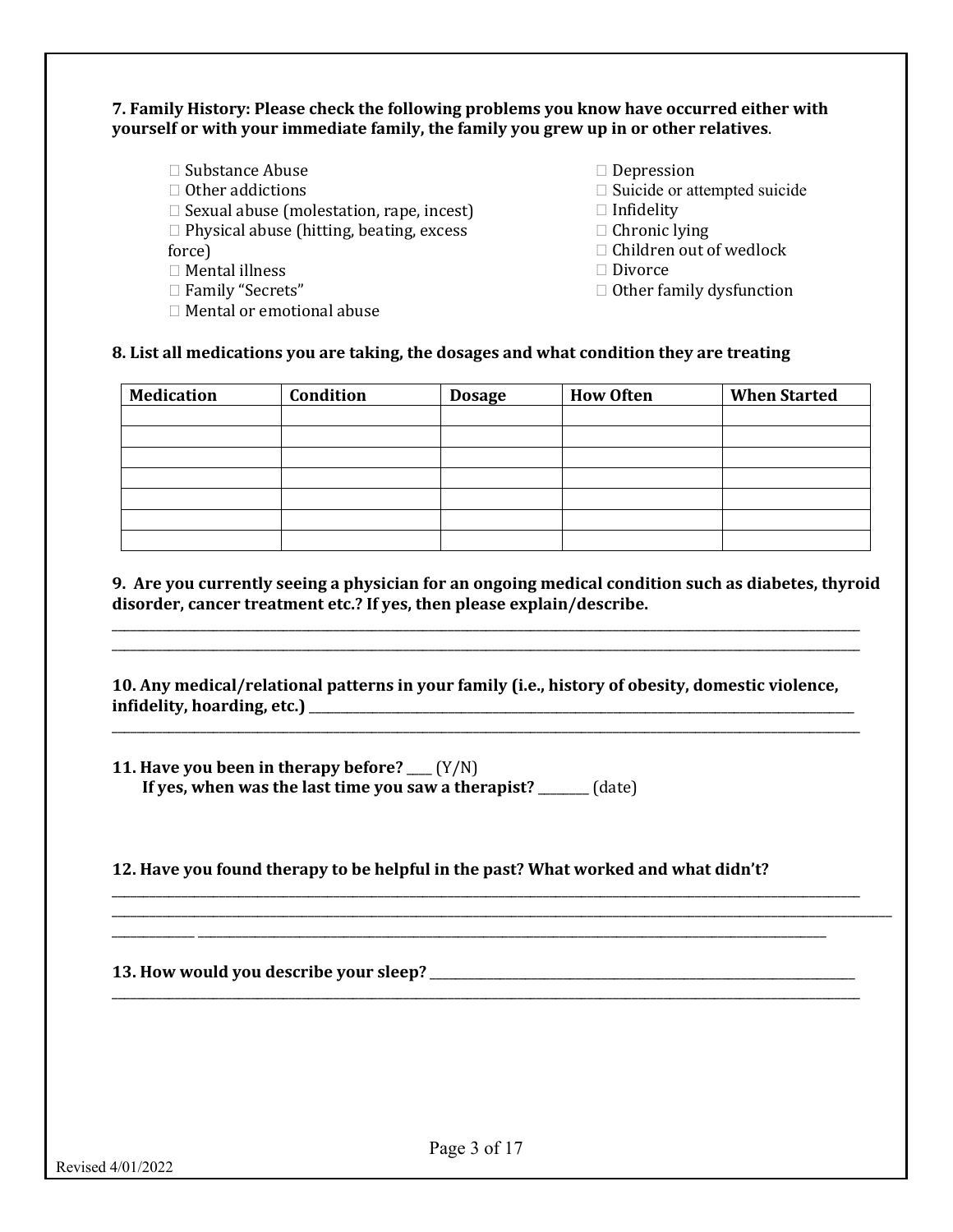#### **14.** What physical or mental or emotional symptoms are you experiencing recently? Please check any symptoms that you have noticed or others have noticed about you.

- $\Box$  Muscle twitches
- $\Box$  Decrease in energy (Fatigue)
- $\Box$  Hyperactivity
- $\Box$  Impulsiveness
- $\square$  Sexual problems
- Restlessness
- $\Box$  Problems at work or school
- □ Over-aggressiveness
- $\Box$  Withdrawn from friends or family
- $\Box$  Stealing or Dishonesty
- □ Destructiveness
- Disorganization
- $\Box$  Difficulty speaking
- $\Box$  Trouble with Authority figures
- $\Box$  Injuring self
- $\Box$  Breaking rules, pushing limits
- Anxiety
- $\Box$  Fears
- $\Box$ Iitteriness
- □ Panic Attacks
- $\Box$  Phobias
- $\Box$  Hyperventilating
- $\Box$  Excessive worry
- Anger
- Apathy
- $\Box$  Depressed mood or lingering
- sadness
- $\Box$  Emotional highs
- $\Box$  Guilt struggles
- □ Helplessness
- Hopelessness
- □ Hostility
- $\Box$  Crying spells
- □ Irritability
- $\Box$  Reduced interest/enjoyment in life
- $\Box$  Low self-esteem
- $\Box$  Noticeable mood swings  $\Box$  Tears come easily  $\Box$  Difficulty speaking  $\Box$  Difficulty thinking or concentrating  $\Box$  Easily distracted  $\Box$  Difficulty making decisions  $\Box$  Racing thoughts or speech  $\Box$  Tendency to go off on tangents  $\Box$  Unsure of what is real  $\square$  Sometimes feel you are outside your body watching yourself  $\Box$  Feel unhappy w/ body shape/weight  $\Box$  Unrealistic goals or thoughts of self  $\square$  Sometimes think you are hallucinating  $\Box$  Trouble getting thoughts out of your mind  $\Box$  Concerns that others are spying on/poisoning you  $\Box$  Excessive fears of
- $\Box$  Flashbacks of a distressing event
- $\Box$  Sometimes think about suicide
- $\Box$  Medical or health problems
- $\Box$  Chronic pain
- Nervousness
- $\Box$  Binge eating
- $\Box$  Change in appetite

\_\_\_\_\_\_\_\_\_\_\_\_\_\_\_\_\_\_\_\_\_\_\_\_\_ 

- $\Box$  Below your normal weight
- $\Box$  Trouble getting to sleep or staying asleep
- □ Too much sleep
- $\Box$  Trouble with drugs or alcohol
- $\Box$  Other symptoms
- $\Box$  Feelings of rejection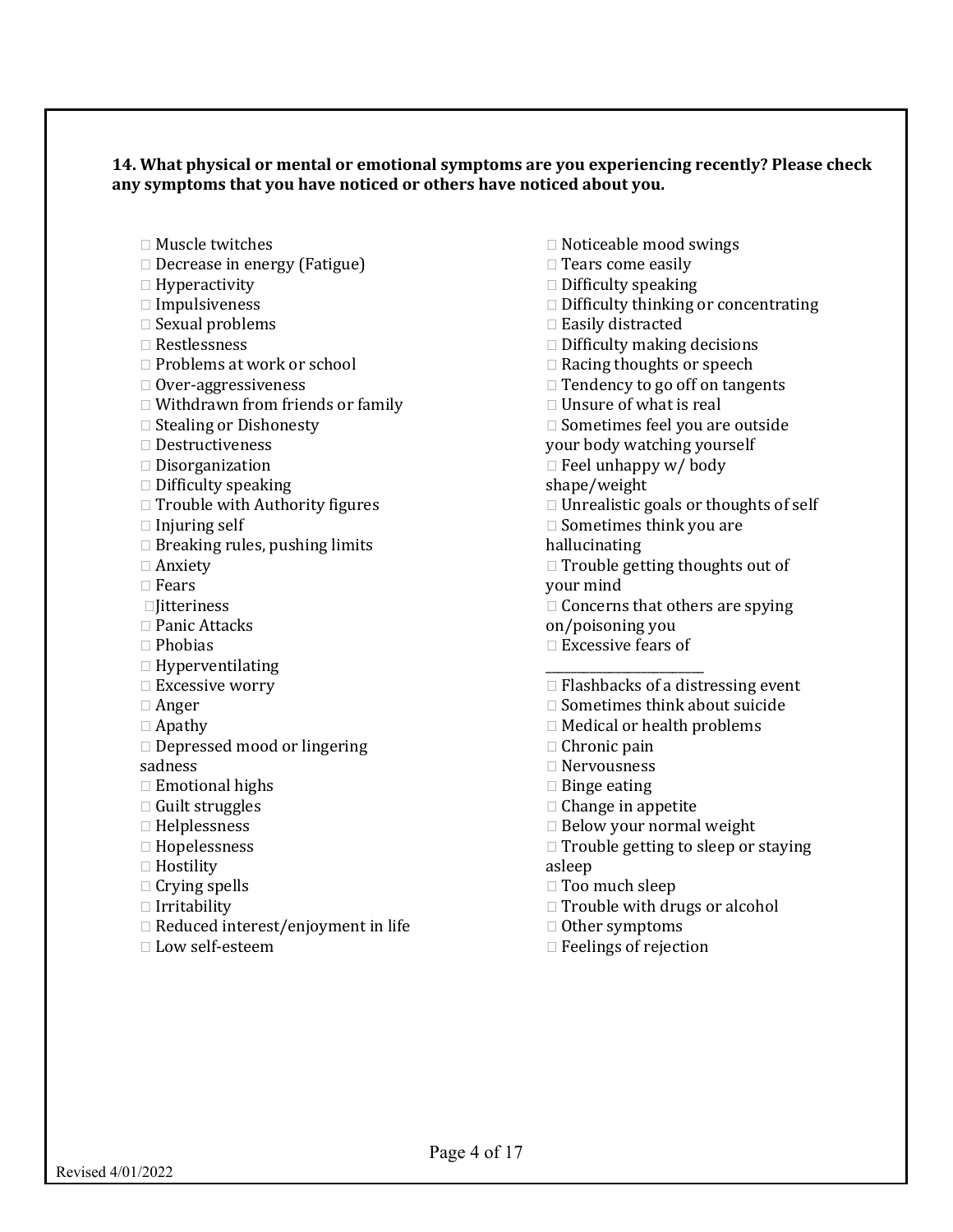15. What do you see as your greatest strengths that will help you attain your therapy 

17. How would you describe your relationship with God? \_\_\_\_\_\_\_\_\_\_\_\_\_\_\_\_\_\_\_\_\_\_\_\_\_

22. What do you do to take care of yourself? \_\_\_\_\_\_\_\_\_\_\_\_\_\_\_\_\_\_\_\_\_\_\_\_\_\_\_\_\_\_\_\_\_\_\_

23. Anything else that would be helpful for me to know? \_\_\_\_\_\_\_\_\_\_\_\_\_\_\_\_\_\_\_\_\_\_\_\_

24. What are three changes you hope to see in your self after therapy? \_\_\_\_\_\_\_\_\_\_\_\_\_\_\_\_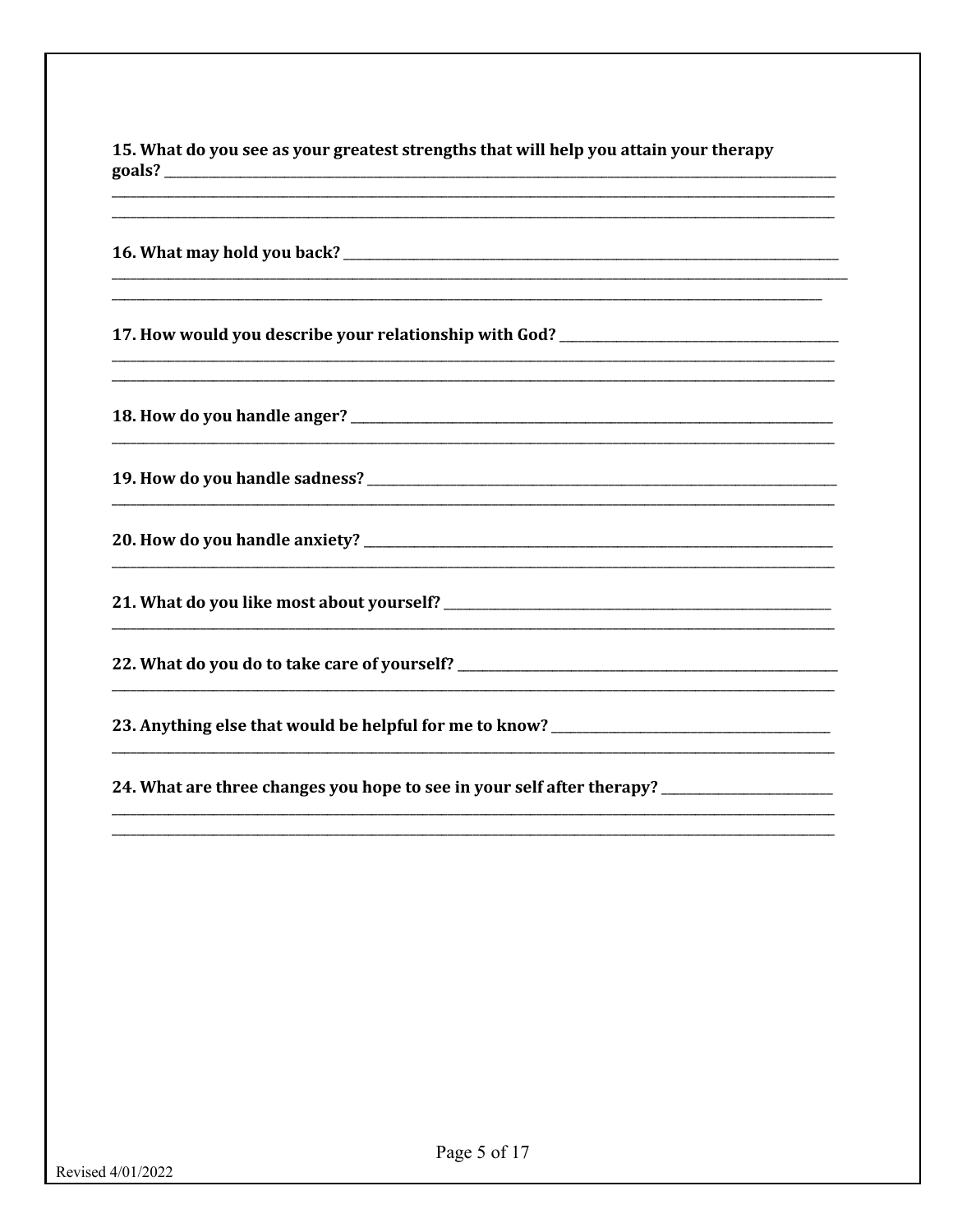Helping You Find Your Smile Again!

*Shawnda Brese, MA, LMFT Child, Adolescent, Adult & Family Therapist 601 Valley Ave NE, Suite F, Puyallup, WA 98372 (253) 733-1975 www.koalasmiles.com*

#### **OUTPATIENT SERVICES CONTRACT / INFORMED CONSENT**

Welcome to my practice. This document contains important information about my professional services and business policies as well as the rights and responsibilities for our therapeutic relationship. Please read itthoroughly before you sign it and consentto treatment and jot down any questions you might have so that we can discuss them at our next meeting. When you sign this document, it will represent an agreement between us.

#### **CLINICAL SERVICES**

Psychotherapy is not easily described in general statements. It varies depending on the personalities of the therapist and client, and the problems you bring forward. There are many different methods I may use to deal with the problems that you hope to address. Psychotherapy is not like a medical doctor visit. Instead, it calls for a very active effort on your part. In order for the therapy to be most successful, you will have to work on things we talk about both during our sessions and at home.

Psychotherapy can have benefits and risks. Since therapy often involves discussing unpleasant aspects of your life, you may experience uncomfortable feelings like sadness, guilt, anger, frustration, loneliness, and helplessness. On the other hand, psychotherapy has also been shown to have benefits for people who go through it. Therapy often leads to better relationships, solutions to specific problems, and significant reductions in feelings of distress. But there are no guarantees of what you will experience. 

Our first few sessions will involve an evaluation of your needs. By the end of the evaluation, I will be able to offer you some first impressions of what our work will include and a treatment plan to follow, if you decide to continue with therapy. You should evaluate this information along with your own opinions of whether you feel comfortable working with me. Therapy involves a large commitment of time, money, and energy, so you should be very careful about the therapist you select. If you have questions about my procedures, we should discuss them whenever they arise. If your doubts persist, I will be happy to help you set up a meeting with another mental health professional for a second opinion.

#### **QUALIFICATIONS/EDUCATION/EXPERIENCE**

- Licensed Marriage and Family Therapist through the state of Washington, Licensure #LF60462717.
- Clinical Fellow Member of the American Association for Marriage and Family Therapy(AAMFT), Member #151675.
- Master's Degree in Counseling Psychology with emphasis in Marriage and Family Therapy at Chapman University in 2011.
- Bachelor's Degree in Psychology at Saint Martin's University in 2008.

Page 6 of 17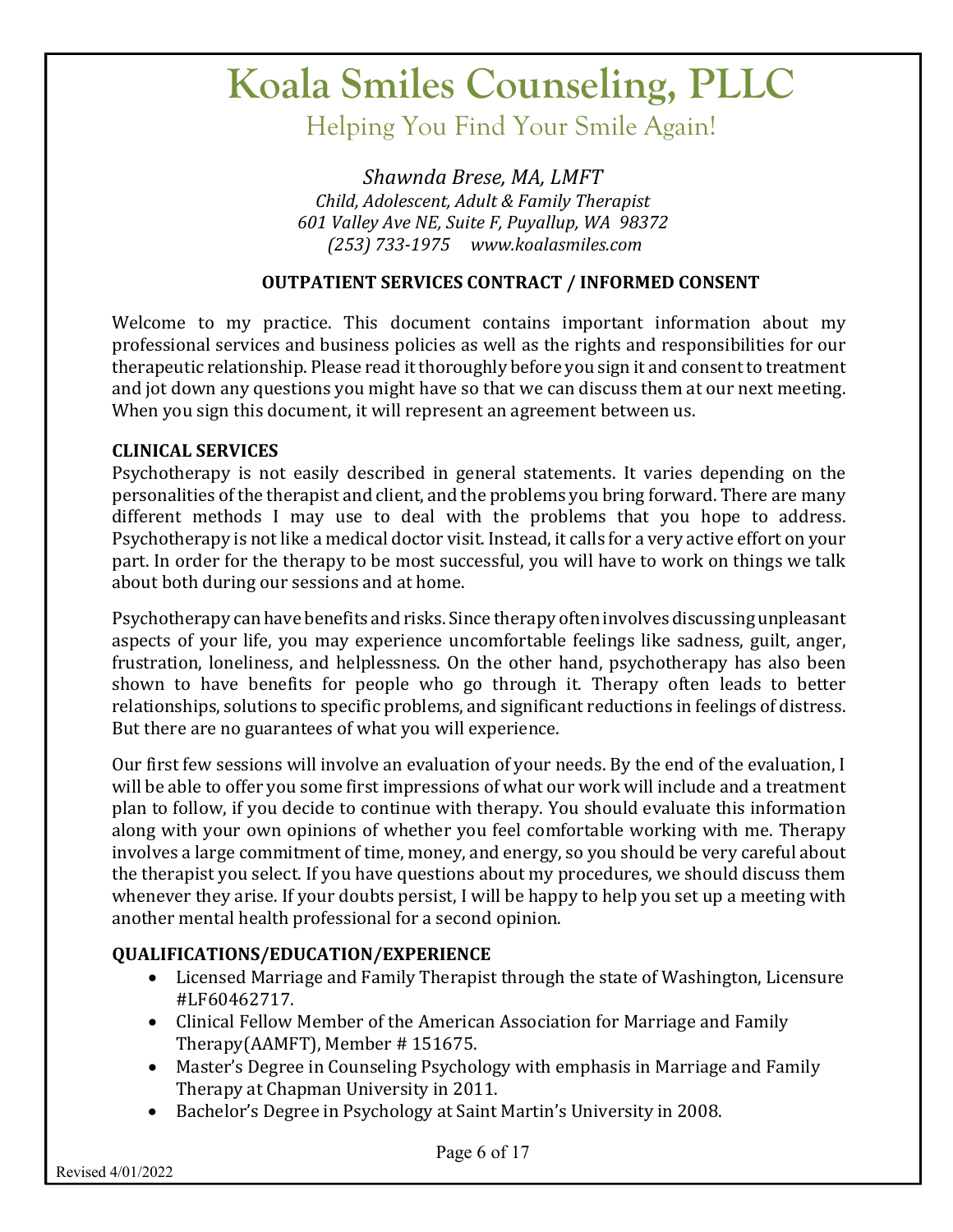- Child Mental Health Provider with experience working with children, adolescents, adults, couples, and families with a wide range of issues from mild to severe, as well as previous experience in training and mentoring young adults / college students on job related skills and resume/career development skills.
- Experience working in school systems (Bonney Lake High School, Daffodil Elementary& Orting School District) providing counseling services for children and adolescents while coordinating with school officials and parents.
- I am committed to furthering my knowledge and expertise by regularly participating inspecialized training and receiving ongoing clinical consultation.

#### **TREATMENT ORIENTATION**

My primary approach to counseling is client-centered and focuses on clients' strengths and abilities to make positive changes in their lives. I believe that one of the essential ingredients for therapeutic change is trust between the therapist and client. Clients are encouraged to set their own goals for therapy and to be full and active participants in their own approaches. Guided by the client's needs and issues, I use a variety of tools drawing from many therapeutic approaches, such as Psychoeducation, Client-Centered, Behavioral, Cognitive-Behavioral (including Trauma Focused Cognitive Behavioral Therapy), Mundfulness, Gottman Methods and Solution-Focused strategies. Together, we will explore your values and beliefs as well as those of your family. I am trained from a systemic perspective and believe that a person's role in their family of origin can be translated to their relationships, behaviors and beliefs. For this reason, I believe that family of origin exploration and family therapy can be helpful and is sometimes necessary to see change.

#### **MEETINGS**

During our initial sessions I will be gathering information as we formulate goals and a plan together. Sessions typically last 50-minutes. They are expected to begin promptly, and end at the scheduled time. Although it is understood that there may be instances when you arrive late for a session, late arrival will not extend the scheduled ending time for the session. As your therapist, I am also expected to be on time, and will offer appropriate remedy if late, such as making the time up, prorating the fee, etc. Occasionally there is a need for sessions to go longer depending on the amount of processing a client needs. Longer sessions will be billed at a prorated amount based on my standard fee. The total number of sessions is dependent on several factors including your goals, timeframe, rate of progress, etc. I offer both short and long-term therapy. The therapeutic process is different for each person. On average, client sessions are at least once a week for the first 3 sessions and then can be tapered to weekly or every other week for at least 10-12 sessions. We will discuss your course of treatment at intake. All of this can be updated as needed by any of us at any time.

#### **FEE POLICY**

I charge \$160 for the initial session (intake session) as there is quite a bit of paperwork and information gathering required to set you up as a new client. Thereafter, fees are \$140 per 50 minute session. Fees are adjusted annually in January, and will notincrease more than \$15 per year. Payments (cash, check or credit card) are to be made at the beginning of each session unless we have made other arrangements. A \$30 fee will be charged for returned checks. Unpaid balances incur the maximum finance charge allowed by law after 30 days. Outstanding balances may be sent to a collection agency.

I charge for other professional services you may need based on a prorated rate of my standard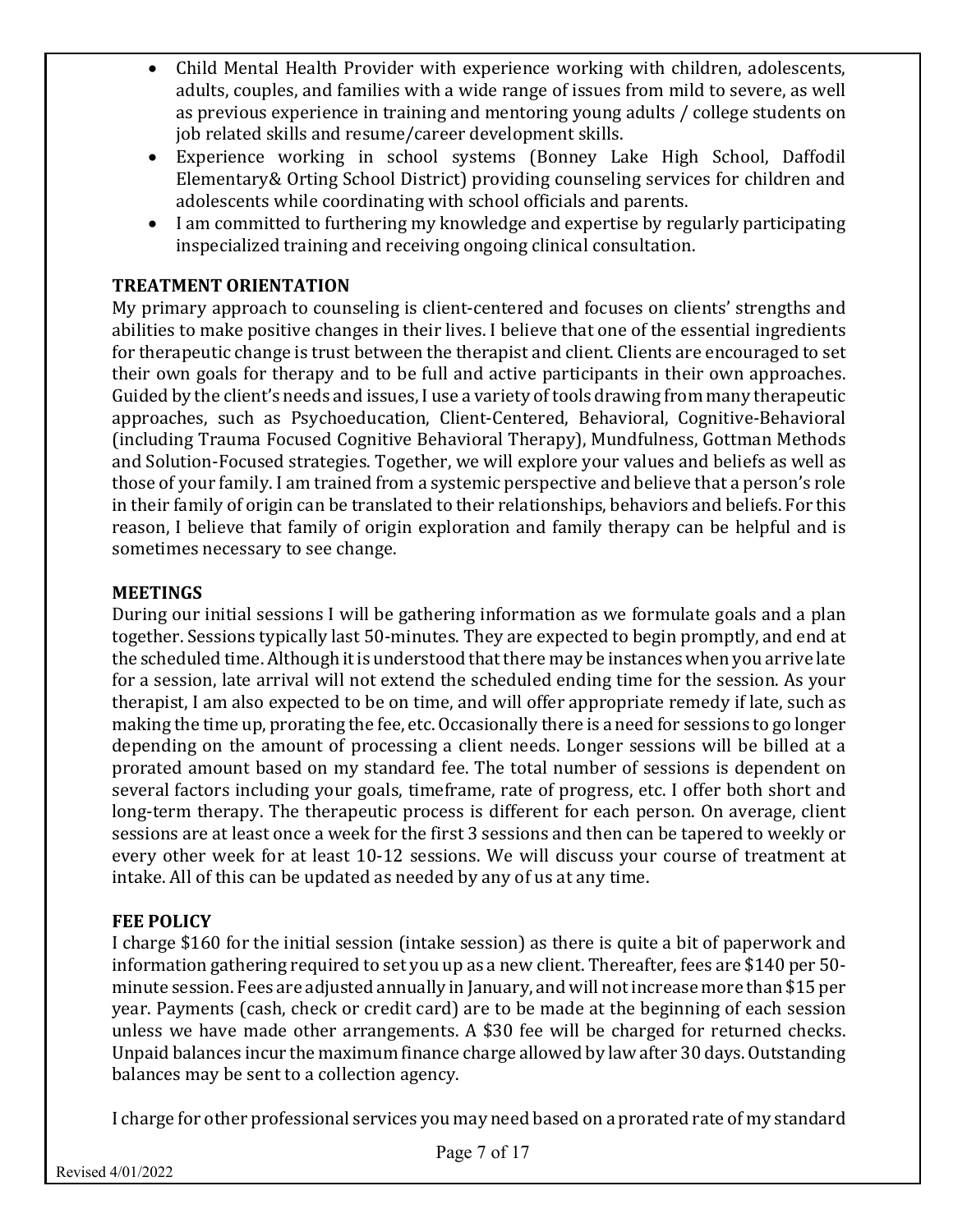fee. I will break down the hourly cost if I work for periods of less than one hour. Other services include telephone conversations lasting more than 10 minutes, consulting with other professionals with your permission, preparation of records or treatment summaries, and the time spent performing any other service you may request of me.

For those who cannot afford my fees, I do offer a sliding scale fee on a limited basis for lower income individuals/families. Sliding scale fees are based on family income and number of dependents using the Federal Poverty, Sliding Scale Guidelines and are updated annually in February. If finances are a concern to you, please check with me to see if this is an option. Please note, this option is only available for private pay clients.

#### **Insurance/Managed Care**

If I am billing your insurance, your copayment is required at the time of service. If your insurance coverage requires you to pay a co-insurance, you may either pay at the time of service or you will be billed after insurance has paid. I will bill insurance companies directly, unless you request otherwise, and I will provide you with a monthly statement for any outstanding balances. Unpaid balances more than 90 days past due will be charged an 18% interest rate (1.5% monthly). Accounts more than 180 days past due may be referred to collections. Any collection legal fees or costs necessary to collect unpaid balance will be your responsibility.

It is your responsibility to follow any plan requirement that applies to you including co-pay amounts, co-insurance and deductibles. I recommend you clarify with your insurance company the specific benefits provided under your insurance plan and to follow any plan requirements that apply to you. For example, some plans require that you obtain an authorization/referral from your insurance/managed care company prior to your first session. Most plans limit the services for which they will reimburse. If you request or agree to *a* service for which reimbursement is later denied by your insurance company or its agent (i.e. not pre-authorized, considered medically unnecessary, beyond the benefit limit, etc.) then you *assume the responsibility for paying the entire fee.*

#### **Out of Network Provider**

I participate in many insurance plans, but not all. If I am not yet a preferred provider for your insurance carrier then I am considered an out of network provider. Most often, companies will provide reimbursement based on your specific reimbursement rate for out-of-network care. Usually, the amount returned is calculated as a percentage, so if you have financial concerns please check with your agency to learn more about its particular policies. I offer two options as an out of network provider:

Option 1) You pay my fees up front and I will provide you with a SuperBill (Receipt) that can be submitted directly to your insurance company for reimbursement to you. If needed, I can help you figure out what forms need to be attached to this receipt and where to send them. Many clients choose this option to avoid receiving any bills later. Instead they are likely to receive a reimbursement check from their insurance provider (based on their out of networkcoverage) and will receive no further bills from me as services were paid for in advance.

Option 2) You pay my fees up front and I will submit the claims to your insurance company electronically for you. Whatever amount of funds your insurance pays for this claim will be reimbursed directly to you once the claim has been processed. I will do my best to verify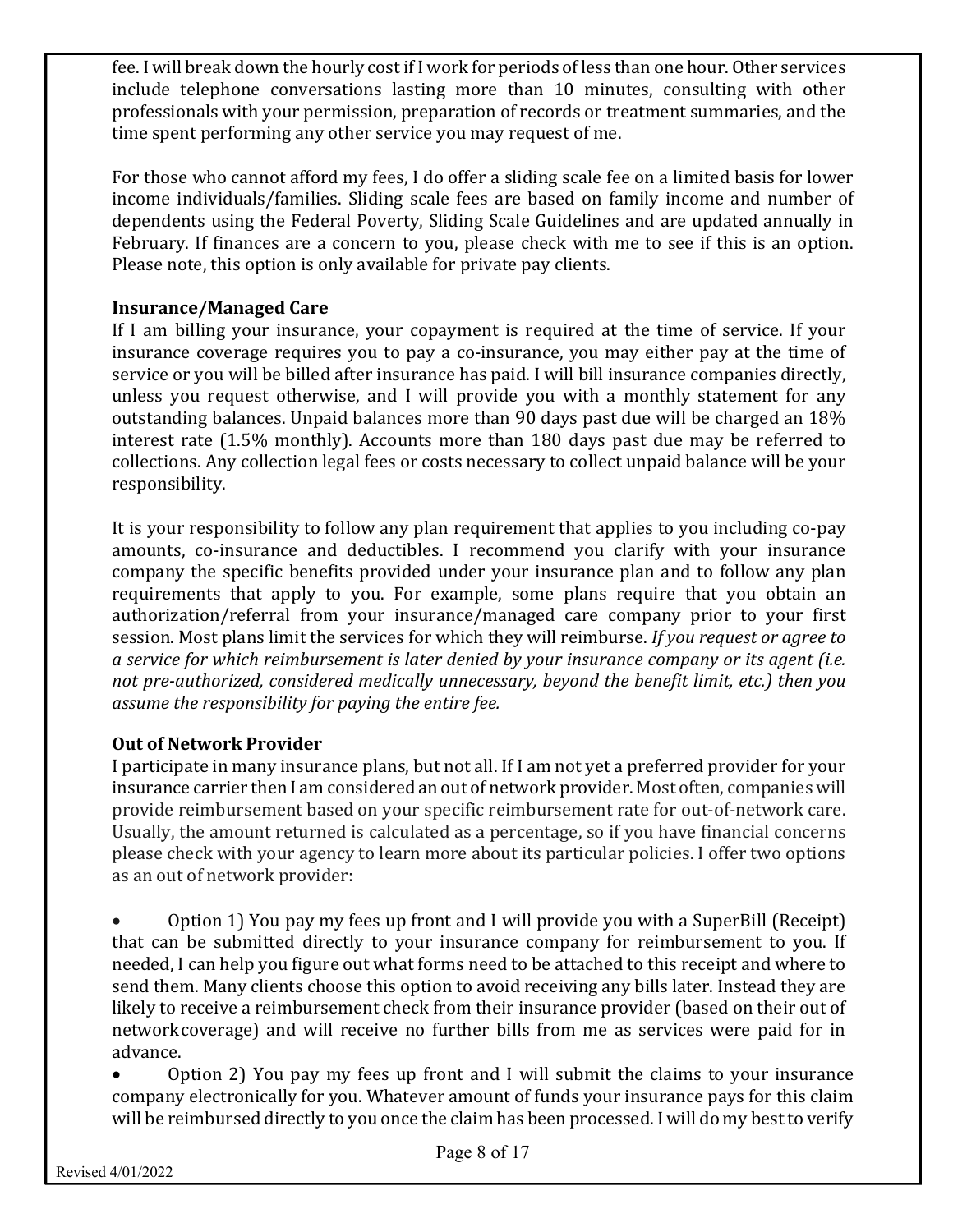yourout of network insurance benefits and give you an estimate on how much you will be reimbursed for, but I cannot guarantee the exact amounts until your insurance company processes the claim. If your insurance company denies the claim, you will receive no reimbursements, as the full session fee was your responsibility.

#### **APPOINTMENTS AND CANCELLATIONS**

*Regular psychotherapy typically promotes faster healing and progress, so it important that you attend your scheduled therapy session consistently. My policies are outlined below.*

**Missed Appointments**: In the event that you are unable to keep an appointment, please notify me via phone a minimum oftwo days (**48 hours**)in advance. E-mail and text messages are not adequate notice. Monday appointments require notification before 5:00pm the preceding Friday. If you miss your appointment for whatever reason and fail to give me adequate **notice, you will be responsible for the full fee for the session.** Emergency needs are an exception, so please discuss this with me to avoid a charge. To change or cancel an appointment, please call (253) 733-1975. If you are late, I will still stop at our regular ending time in order to keep my schedule, and you will still be required to pay for the entire session. In the event of a missed appointment, the bill will reflect a late cancellation instead of a clinical session. Most insurance companies will not reimburse for missed appointments. If I have an emergency, I will notify you as soon as possible of my need to reschedule our appointment.

Two or more late cancellations or no shows will result in the requirement of non-refundable prepayment for sessions at the time of scheduling. A pattern of frequent rescheduling, even if a 48-hour notice is given, may result in a requirement of prepayment for sessions at the time of scheduling, unless due to extenuating circumstances and agreed upon by the therapist. As an alternative you may be limited to scheduling appointments at times in low demand (typically mornings and early afternoons).

#### **CRISIS INFORMATION/TELEPHONE/MESSAGES**

I do not provide ongoing crisis services. If you are experiencing an emergency or crisis situation that requires an immediate response, call the National Crisis Line at (800) 273-8255, the 24-hour crisis clinic at  $(800)$  244-5767 for King County or  $(800)$ 576-7764 for Pierce County, call 911, or go to the nearest hospital emergency room.

Non-emergency messages may be left on my confidential voice mail at (253) 961-0552. I check my voicemail several times a day during business hours, Monday through Friday. Due to the nature of an outpatient practice, it may not be possible to respond immediately.

#### **CONFIDENTIALITY**

All issues discussed in the course of therapy will remain confidential except those for which you may choose to sign a release of confidential information (e.g., for your medical doctor, other treatment provider, or family member). Also, your insurance company or its agents may have the right to audit your records for the purposes that may include but not be limited to accuracy of claims, coverage of services, medical necessity, proper utilization and appropriateness of services, and appropriateness of billing.

I seek ongoing consultation from colleagues in order to provide you with the best services possible. In the course of clinical consultation, your case information may be discussed with other professionals, in which case I will limit the information I disclose to the minimum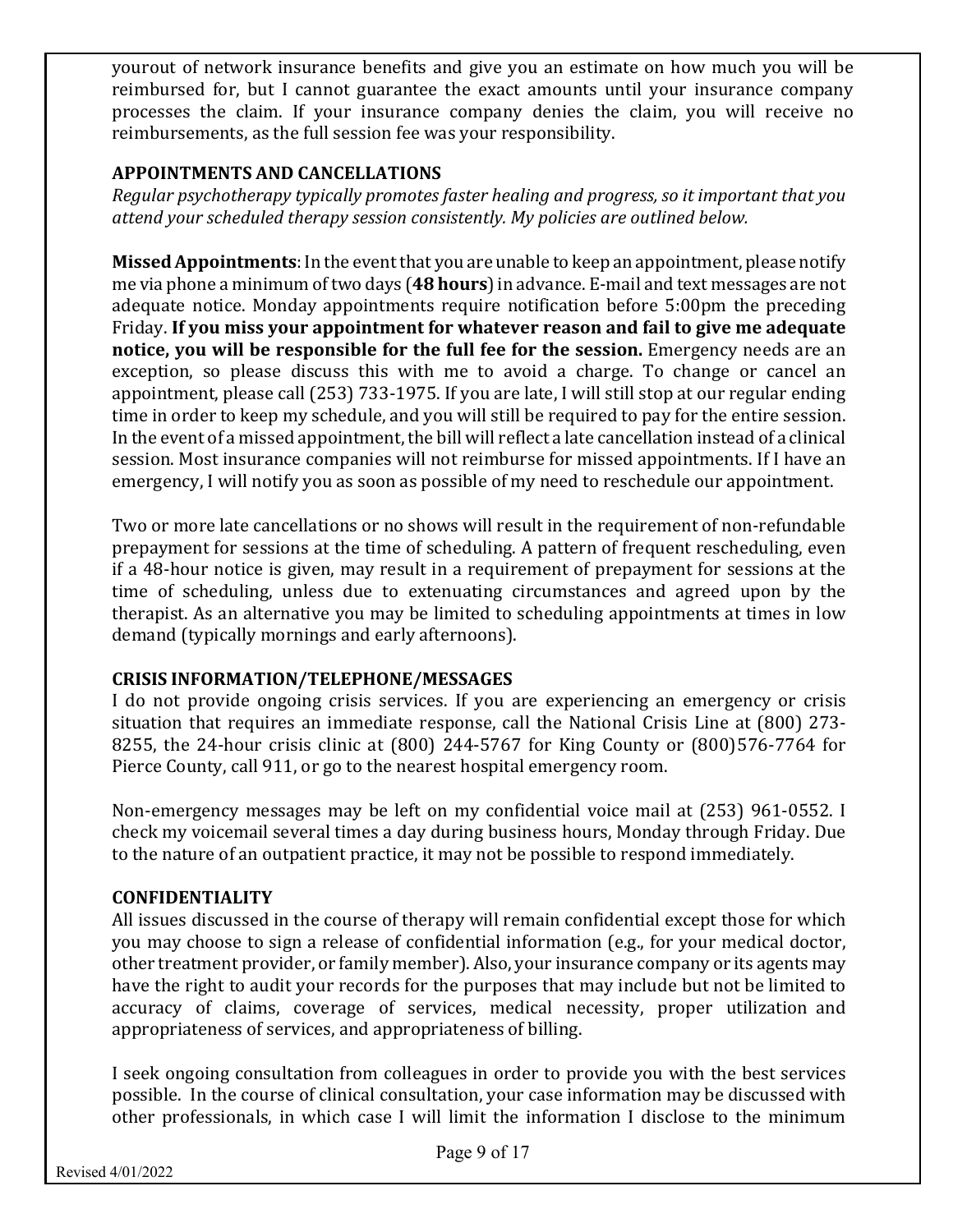amount necessary. I have an agreement with an office assistant to access my client files in order to make appropriate notification and referrals in case I am temporarily or permanently incapacitated. If you do not consent to my office assistant accessing your file in case of my incapacity, please let me know so that I may make alternative arrangements.

Your participation in therapy, the content of our sessions, and any information you provide to me is protected by legal confidentiality. Some exceptions to confidentiality are the following situations in which I may choose to, or be required to, disclose this information:

If you give me written consent to have the information released to another party;

With your authorization, to effect billing of a third-party payor for the services I provide to you;

In the case of your death or disability I may disclose information to your personal representative;

If you waive confidentiality by bringing legal action against me;

In response to a valid subpoena from a court or from the secretary of the Washington State Department of Health for records related to a complaint, report, or investigation;

If I reasonably believe that disclosure of confidential information will avoid or minimize an imminent danger to your health or safety or the health or safety of any other person;

If, without prior written agreement, no payment for services has been received after 90 days, the account name and amount may be submitted to a collection agency.

As a mandated reporter, I am required by law to disclose certain confidential information including suspected abuse or neglect of children under RCW 26.44, suspected abuse or neglect of vulnerable adults under RCW 74.34, or as otherwise required in proceedings under RCW 71.05.

If you elect to communicate with me by email at some point in our work together, please be aware that I cannot guarantee the confidentiality of information sent via email. Emails may be retained in the logs of your or my internet service provider. While under normal circumstances no one looks at these logs, they are, in theory, available to be read by the system administrator(s) of the internet service provider. Any email I receive from you, and any responses that I send to you, will be saved in your electronic treatment record.

#### **TELEHEALTH**

At your request and if it is therapeutically appropriate, I may make use of technology assisted telehealth tools such as telephone communications and internet enabled video and/or audio services as an adjunct to our in-person work together. It is important that you understand the benefits and limitations of such services.

- Telehealth services may improve your access to counseling, may reduce your costs associated with counseling, and may support more effective use of in-person counseling.
- If you are located outside of the State of Washington, the counseling services I am allowed to provide to you may be limited or prohibited. If you are located outside of the State of Washington, we will discuss what services I may be able to provide to you.

Telehealth services are not appropriate for all clients and all situations. If you or I determine that telehealth services are not appropriate for you, I will assist you in obtaining appropriate alternative services.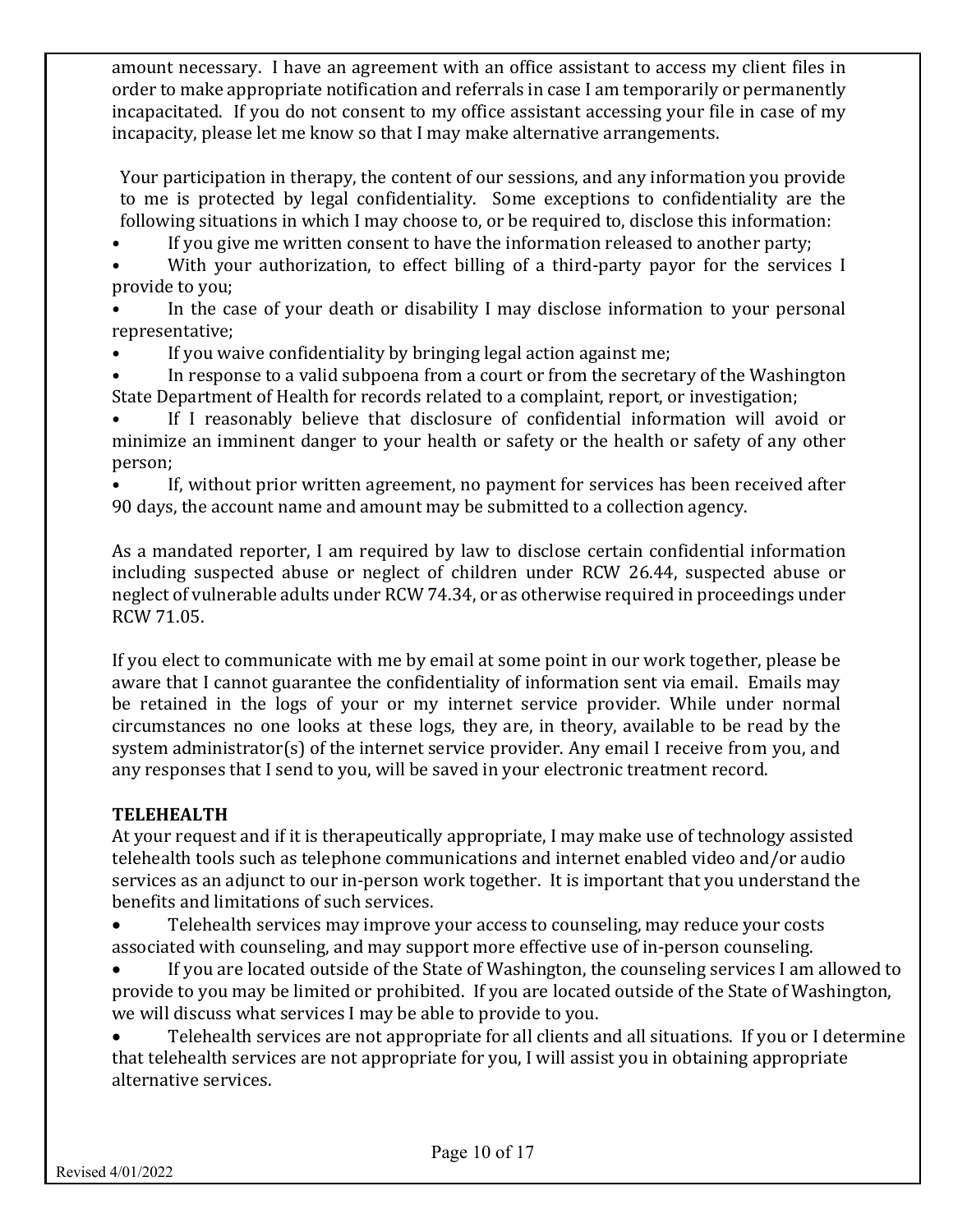Successful use of telehealth services requires a reasonable level of access to computer hardware and software. If you do not have access to such resources, we can discuss available alternatives.

At times it may become necessary for me to allow access to my computer hardware and software for purposes of system maintenance, repair, upgrades, or other similar purposes. In such cases, I will make reasonable efforts to protect your confidential information.

Telehealth services are often not reimbursed by insurance. In such cases, payment for telehealth services remains your sole responsibility.

In case of hardware, software or other system failure, you may reach me by phone to coordinate our continued work together.

At the beginning of each session I will ask you to provide me with the following information:

- Your physical location and address;
- A phone number I can use to contact you in case of technology failure or other loss of internet connection during our telehealth session;
- An email address I can use to contact you as an alternative if we cannot connect via phone.

At the initiation of our therapeutic relationship I will ask you to provide me to the following contact information if you and I are in different geographic locations:

- Your local hospital emergency room phone number;
- Your local crisis line phone number.

The phone number of a local clinician who can provide you with appropriate alterative services in case you or I determine that my telehealth services are no longer appropriate for you.

#### **SOCIAL MEDIA POLICY**

Professional ethics standards do not permit me to communicate with clients via personal social media. For this reason, I cannot accept any client requests to connect on Facebook, or other similar social media platforms.

#### **AGE OF CONSENT — OUTPATIENT TREATMENT OF MINORS**

Any minor thirteen years or older may request and receive outpatient treatment without the consent of the minor's parent. Parental authorization, or authorization from a person who may consent on behalf of the minor pursuant to RCW  $7.70.065$ , is required for outpatient treatment of a minor under the age of thirteen. Parents or guardians may not generally access the treatment record of a client aged 13 or older without that client's written permission.

#### **COURT TESTIMONY**

If you become involved in any legal proceedings that require my participation, you will be expected to pay for all of my professional time. This includes any preparation and transportation time, even if I am called to testify by another party. Because of the difficulty of legal involvement, I charge \$185 per hour for preparation and travel, for attendance (waiting and participation) at any legal proceeding. Having said this, I am not a certified child custody evaluator and will be unable to help you legally if this is your purpose in pursuing treatment with me.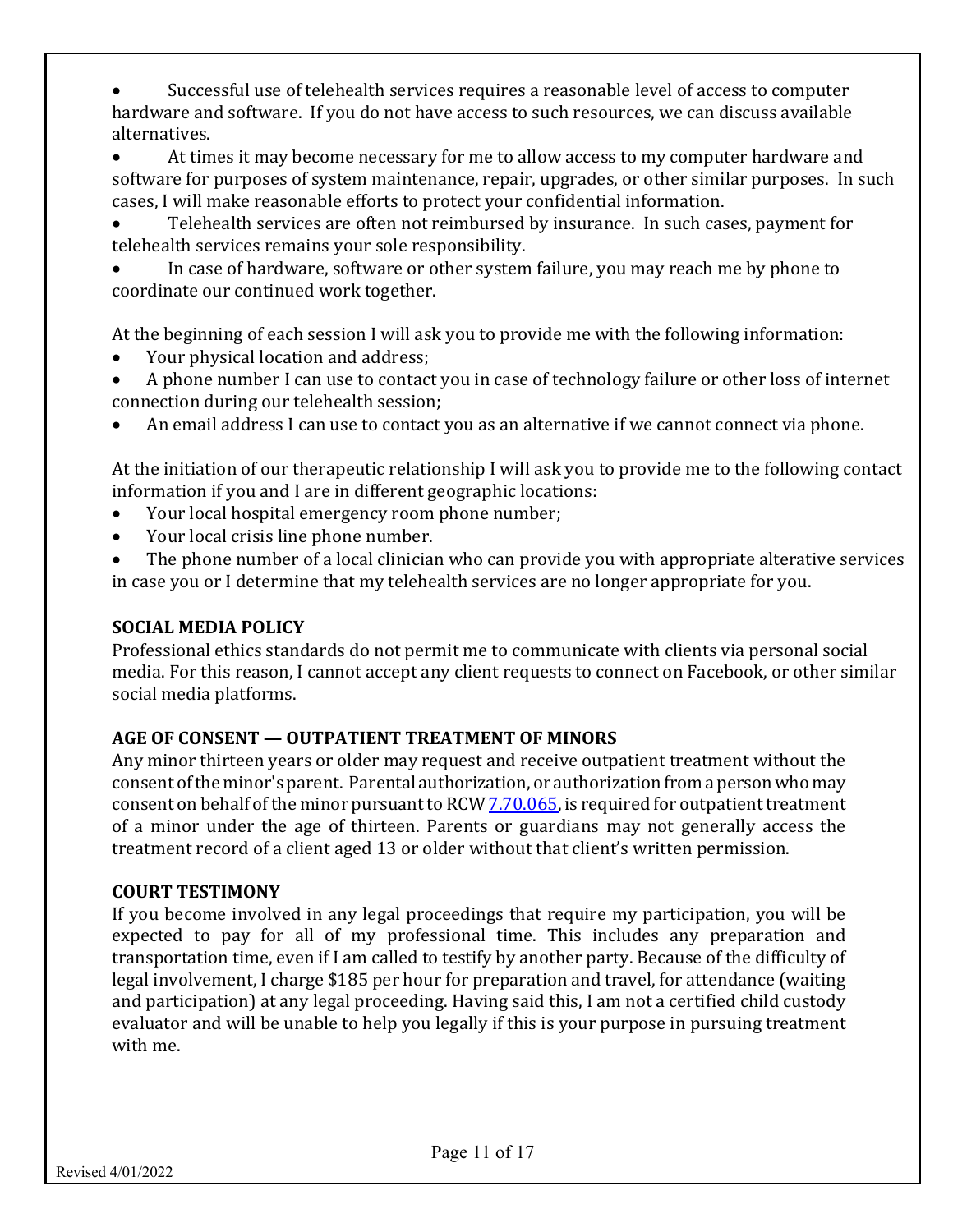#### **TERMINATION OF THERAPY**

The client (or the parents if the client is a minor) has the right to terminate therapy at his/her discretion. Upon either party's decision to terminate therapy, I will generally recommend that the client participate in at least one, or possibly more, termination sessions. These sessions are intended to facilitate a positive termination experience and give both parties an opportunity to reflect on the work that has been done. I will also attempt to ensure a smooth transition to another therapist by offering appropriate referral resources to the client. If, without having made prior arrangements, I have not heard from you in 30 days I will assume that you would like me to terminate our current episode of care and close your active clinical file. In such cases, we may reopen the file and initiate a new episode of care once we meet in person again.

#### **STATE OF WASHINGTON DISCLOSURES**

The State of Washington requires that I provide you with the following information.

As an individual, you have the right to refuse treatment and the right to choose a practitioner and treatment modality which best suits your needs. A copy of the acts of unprofessional conduct can be found in RCW 18.130.180. Complaints about unprofessional conduct can be made to:

Health Systems Quality Assurance Complaint Intake Post Office Box 47857 Olympia, WA 98504-7857 Phone: 360-236-4700 E-mail: HSQAComplaintIntake@doh.wa.gov

**YOUR AGREEMENT:** I have read and understand all of this information, including my rights as a client. I agree to all of the above policies and procedures. If my fees are determined by a sliding scale, I agree to notify my therapist of changes in my income or household size that could affect my fee. I hereby agree, whether signing as an agent or as a patient, to be financially responsible for all charges not paid for by insurance. I hereby authorize Shawnda Brese, MA, LMFT, to render mental health services to (client's name):

**ACKNOWLEGEMENT OF KNOWLEDGE OF CONFIDENTIALITY AND PRIVACY PRACTICES**: I have received a copy of my HIPAA Notice of Privacy Practices.

| Client Signature    | Date | Parent/Guardian Signature Date |
|---------------------|------|--------------------------------|
| Client printed name |      | Parent/Guardian printed name   |
| Clinician Signature | Date |                                |
|                     |      | Page 12 of 17                  |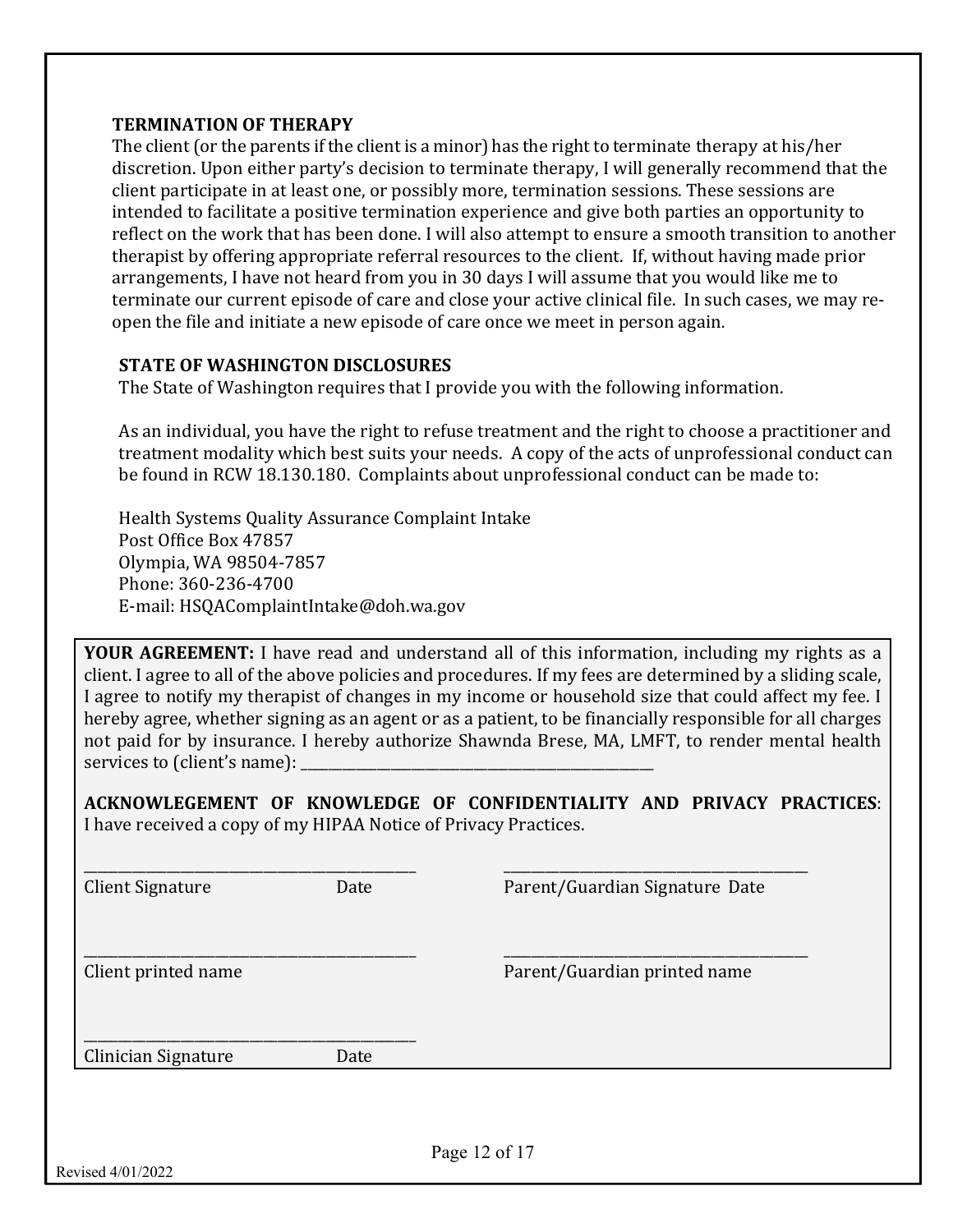Helping You Find Your Smile Again!

*Shawnda Brese, MA, LMFT Child, Adolescent, Adult & Family Therapist 601 Valley Ave NE, Suite F, Puyallup, WA 98372 (253) 733-1975 www.koalasmiles.com*

#### **COMMUNICATION BY EMAIL, TEXT MESSAGE, AND OTHER ELECTRONIC MEANS**

It may become useful during the course of treatment to communicate by email, text message (e.g. "SMS") or other electronic methods of communication. Be informed that these methods, in their typical form, can not be guaranteed as confidential means of communication. If you use these methods to communicate with me, there is a reasonable chance that a third party may be able to intercept and eavesdrop on those messages. The kinds of parties that may intercept these messages include, but are not limited to:

- People in your home or other environments who can access your phone, computer, or other devices that you use to read and write messages
- Your employer, if you use your work email to communicate with your therapist
- Third parties on the Internet such as server administrators and others who monitor Internet traffic

If there are people in your life that you don't want accessing these communications, please talk with me about ways to keep your communications safe and confidential.

\*\*As a practice policy, I do not communicate with patients and/or their families via social media nor accept any "friend" requests. Therapists are required to ignore all such requests.

CONSENT FOR TRANSMISSION OF PROTECTED HEALTH INFORMATION BY ELECTRONIC MEANS

I,\_\_\_\_\_\_\_\_\_\_\_\_\_\_\_\_\_\_\_\_\_\_\_\_\_\_\_\_\_\_\_\_\_\_\_\_\_\_ REQUEST: Shawnda Brese, MA, LMFT

(name of client)

to use email and mobile phone text messaging to transmit to me the following protected health information to this email address(es):  $\blacksquare$ 

[] Information related to the scheduling of meetings or other appointments. Initial here:\_\_\_\_\_

 $\lceil$  Information related to billing and payment for health care treatment. Initial here:

[] Information related to administrative matters such as sending forms, including forms that have been filled out and signed. Initial here:

[] Information directly related to therapy or other clinical matters. Initial here: \_\_\_\_I have been informed of and understand the confidentiality risks inherent in sending therapeutic information by non-secure communication methods. Initial here:

[ ] Other information. Describe here:\_\_\_\_\_\_\_\_\_\_\_\_\_\_\_\_\_\_\_\_\_\_\_\_\_\_\_\_\_\_\_\_\_\_\_\_\_\_ Initial:\_\_\_\_\_\_\_

Page 13 of 17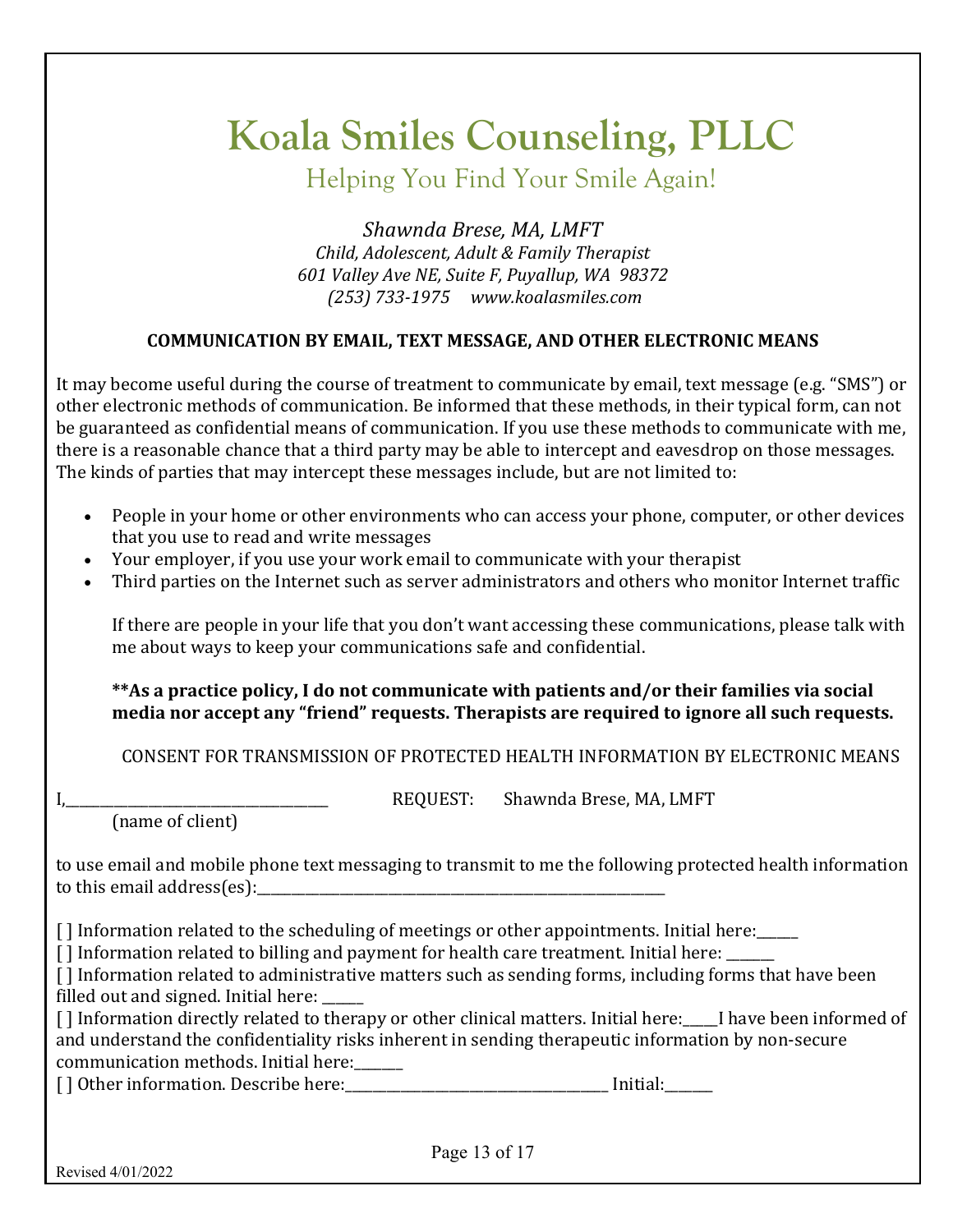#### BY THE FOLLOWING NON-SECURE MEDIA:

[] I request to receive text messages for the purpose of appointment reminders. I agree to not use texting for any other purposes other than to cancel or reschedule an appointment. If I need to share any other information regarding treatment I will contact my therapist by other means. Initial here:

I understand that Shawnda Brese, MA, LMFT does not receive or send text messages other than for scheduling and/or appointment reminders or use any other media form, such as Skype or Facebook to communicate my Protected Health Information.

I understand that emails are not a way to communicate crisis/safety information and that it may take up to 24 hours for my therapist to respond to my emails. If I have an emergency, I agree to pick up the phone and dial 911, go to the nearest hospital emergency room or call the 24-hour crisis clinic at (800) 244-5767 for King County or (800) 576-7764 for Pierce County.

I understand that this agreement can be revoked at any time at my request.

\_\_\_\_\_\_\_\_\_\_\_\_\_\_\_\_\_\_\_\_\_\_\_\_\_\_\_\_\_\_\_\_\_\_\_\_\_\_\_\_\_\_\_\_\_\_\_\_\_\_ \_\_\_\_\_\_\_\_\_\_\_\_\_\_\_\_\_\_\_\_\_\_

\_\_\_\_\_\_\_\_\_\_\_\_\_\_\_\_\_\_\_\_\_\_\_\_\_\_\_\_\_\_\_\_\_\_\_\_\_\_\_\_\_\_\_\_\_\_\_\_\_\_ \_\_\_\_\_\_\_\_\_\_\_\_\_\_\_\_\_\_\_\_\_\_\_

I have been informed of the risks, including but not limited to my confidentiality in treatment, of signing this agreement. I understand that I am not required to sign this agreement in order to receive treatment. I also understand that Shawnda Brese, MA, LMFT makes secure means of communication available to me, but I prefer to use the above non-secure means for the above purposes.

(Signature of client) Date

(Signature of parent/guardian) Date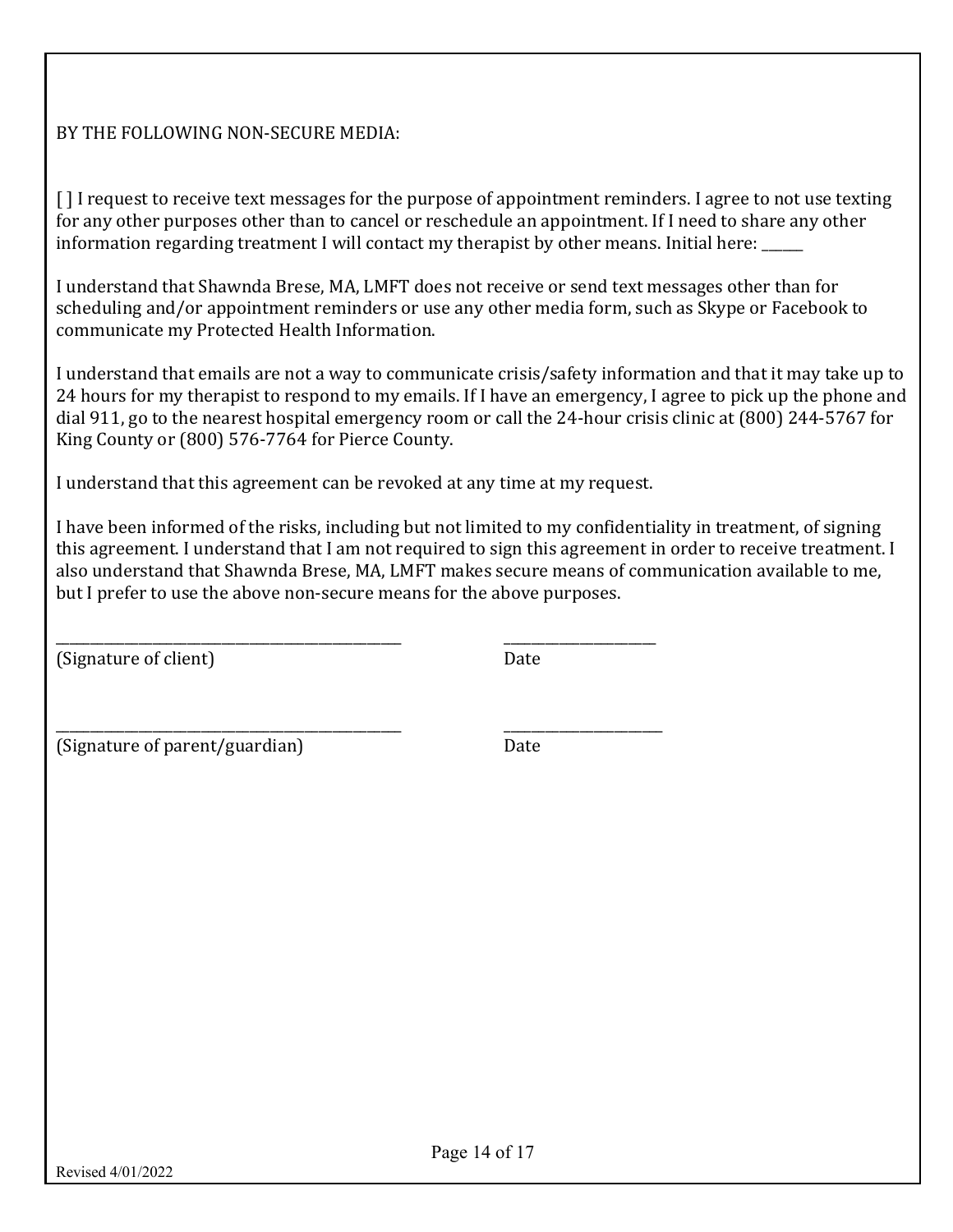Helping You Find Your Smile Again!

*Shawnda Brese, MA, LMFT Child, Adolescent, Adult & Family Therapist 601 Valley Ave NE, Suite F, Puyallup, WA 98372 (253) 733-1975 www.koalasmiles.com*

#### **CLIENT EASY PAY CONSENT**

**(Optional payment plan for those paying by credit/debit card)**. This form is for those who wish me to keep your debit/credit card number on file and I will automatically deduct any payments owed from your debit/credit card. (Examples of payments deducted are copays, deductibles, coinsurances, late cancels, no- shows or full payment if not using insurance). Your payment information will be entered into an encrypted system and then blacked out on this form for security purposes.

I authorize **Koala Smiles Counseling, PLLC (Shawnda Brese)**, to charge my credit/debit card for fees charged (including late cancels and no shows) and if using insurance, copays, coinsurances, deductibles and the balance of charges not paid by insurance within 90 days.

Please charge my credit card:

 $\Box$  The amount of my copayment, coinsurance or other amounts due  $OR$ 

 $\Box$  \$ Each session

I authorize Koala Smiles Counseling, PLLC (Shawnda Brese) to charge my credit card for counseling services at the rate listed above. I understand that this form is valid for up to three months after I close out of counseling services or until my balance is paid in full unless I cancel the authorization through written notice to Koala Smiles Counseling, PLLC. I agree to update this information with my counselor if/when it changes.

| <b>Client Name</b>                                                                                         |  |  |  |  |  |
|------------------------------------------------------------------------------------------------------------|--|--|--|--|--|
| Cardholder Name Exactly as it Appears on the Card                                                          |  |  |  |  |  |
| <b>Cardholder Address</b>                                                                                  |  |  |  |  |  |
| Zip                                                                                                        |  |  |  |  |  |
| $\Box$ Visa $\Box$ MasterCard $\Box$ Discovery $\Box$ American Express $\Box$ Other                        |  |  |  |  |  |
| Card Credit Card Number<br>V-code (3-digit Security code on back of card) ________<br>Cardholder Signature |  |  |  |  |  |
| Page 15 of 17                                                                                              |  |  |  |  |  |
|                                                                                                            |  |  |  |  |  |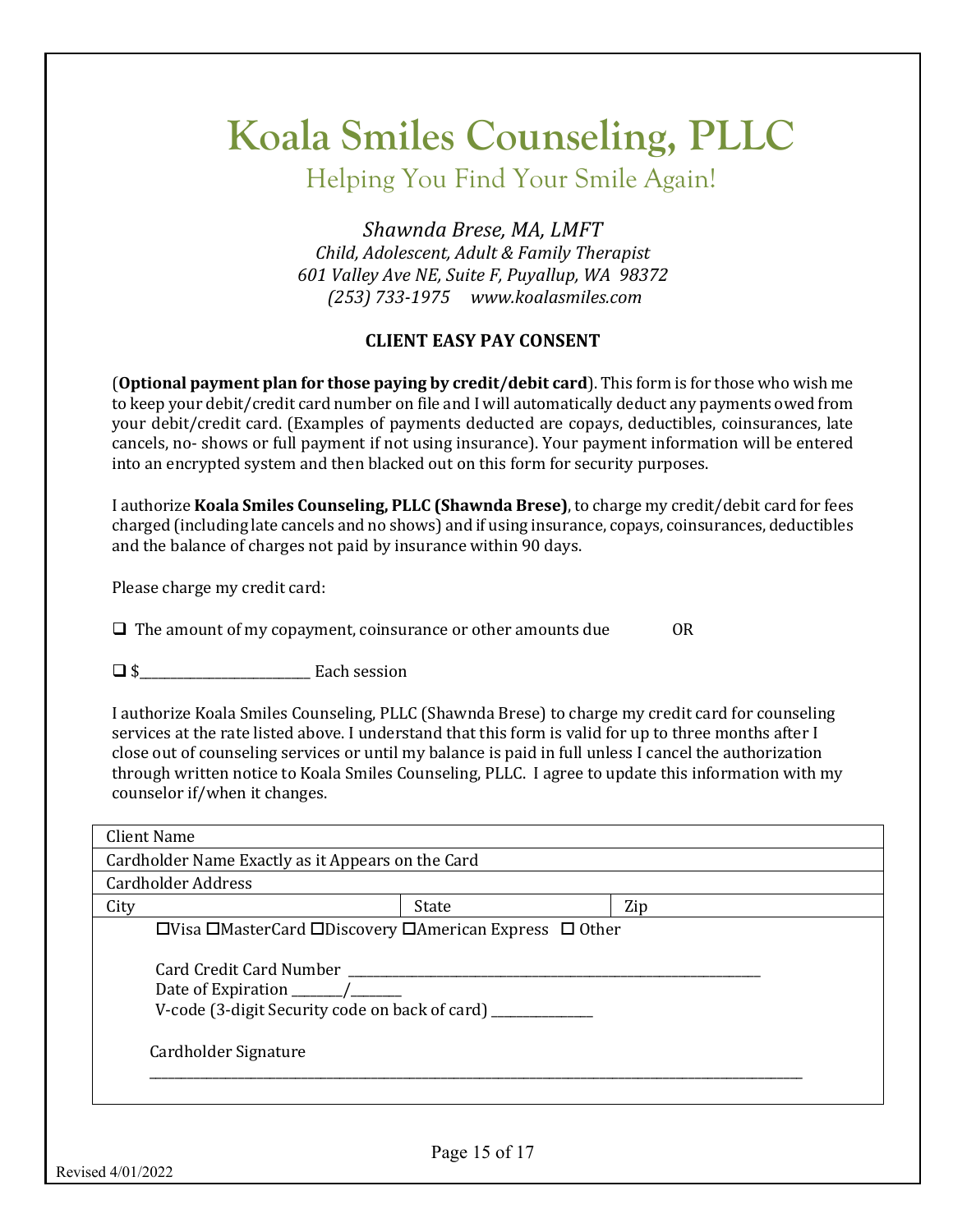|                                                                                                                      |                                                                                                                                                                | Helping You Find Your Smile Again! |
|----------------------------------------------------------------------------------------------------------------------|----------------------------------------------------------------------------------------------------------------------------------------------------------------|------------------------------------|
|                                                                                                                      | Shawnda Brese, MA, LMFT<br>Child, Adolescent, Adult & Family Therapist<br>601 Valley Ave NE, Suite F, Puyallup, WA 98372<br>(253) 961-0552 www.koalasmiles.com |                                    |
|                                                                                                                      | <b>BEHAVIORAL HEALTH INSURANCE INFORMATION</b>                                                                                                                 |                                    |
| Todays Date: _____________                                                                                           |                                                                                                                                                                |                                    |
|                                                                                                                      |                                                                                                                                                                |                                    |
|                                                                                                                      |                                                                                                                                                                |                                    |
|                                                                                                                      |                                                                                                                                                                |                                    |
|                                                                                                                      |                                                                                                                                                                |                                    |
|                                                                                                                      |                                                                                                                                                                |                                    |
|                                                                                                                      |                                                                                                                                                                |                                    |
| <b>INSURED / RESPONSIBLE PARTY INFORMATION</b><br>Please complete this section regardless of insurance coverage      |                                                                                                                                                                |                                    |
|                                                                                                                      |                                                                                                                                                                |                                    |
|                                                                                                                      |                                                                                                                                                                |                                    |
|                                                                                                                      |                                                                                                                                                                |                                    |
| Home Phone: __________________________________Cell Phone: _______________________________DOB: ______________________ |                                                                                                                                                                |                                    |
|                                                                                                                      |                                                                                                                                                                |                                    |
|                                                                                                                      |                                                                                                                                                                |                                    |
|                                                                                                                      |                                                                                                                                                                |                                    |
| Secondary Ins. Co.: _____ No _____ Yes; Company: ________________________________Policy #: ___________________       |                                                                                                                                                                |                                    |